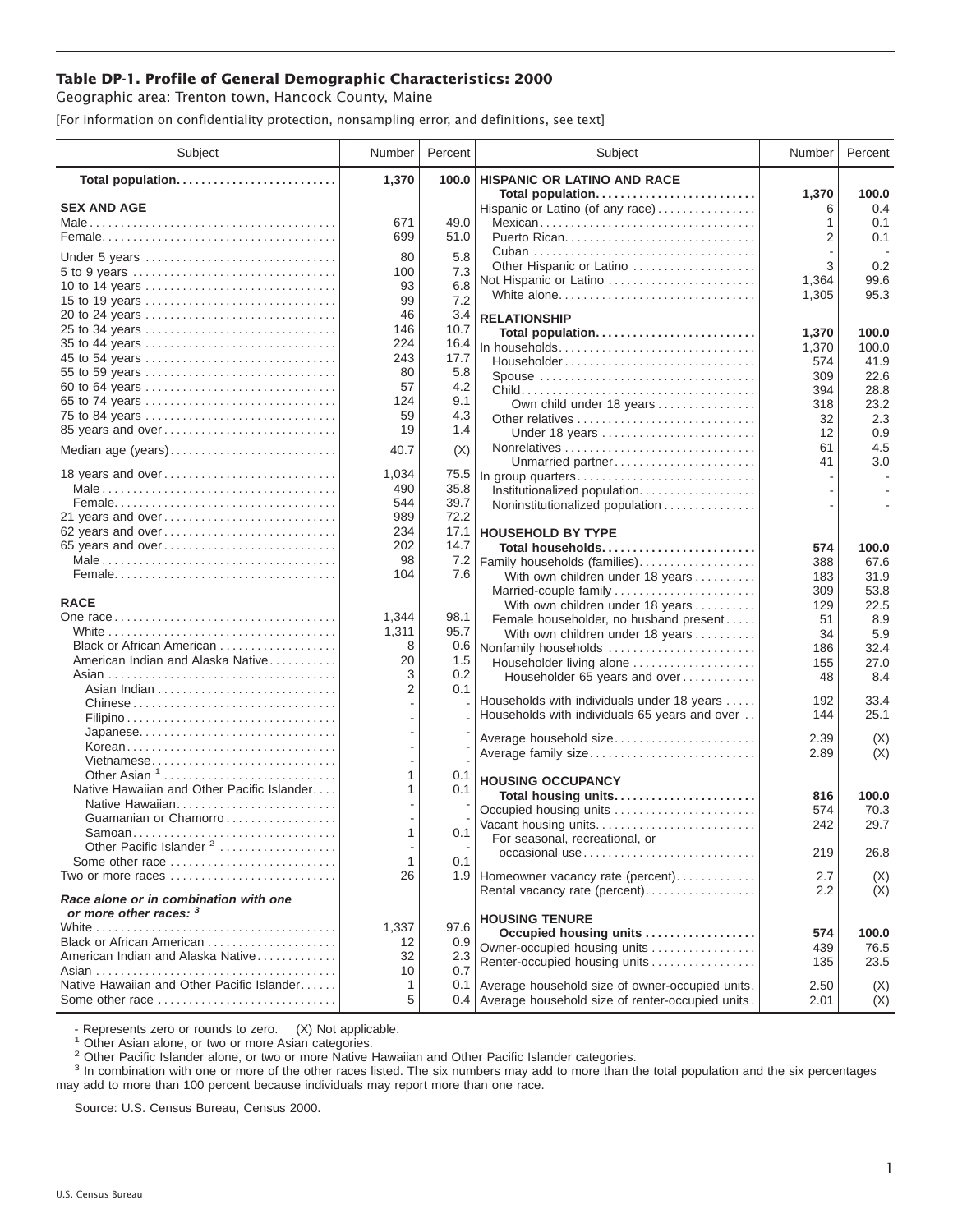## **Table DP-2. Profile of Selected Social Characteristics: 2000**

Geographic area: Trenton town, Hancock County, Maine

[Data based on a sample. For information on confidentiality protection, sampling error, nonsampling error, and definitions, see text]

| <b>SCHOOL ENROLLMENT</b><br><b>NATIVITY AND PLACE OF BIRTH</b><br>Population 3 years and over<br>Total population<br>1,370<br>100.0<br>enrolled in school<br>96.9<br>341<br>1,328<br>Nursery school, preschool<br>17<br>5.0<br>Born in United States<br>96.1<br>1,316<br>15<br>State of residence<br>59.9<br>Kindergarten<br>4.4<br>821<br>Elementary school (grades 1-8)<br>165<br>48.4<br>36.1<br>Different state<br>495<br>86<br>25.2<br>Born outside United States<br>12<br>0.9<br>College or graduate school<br>3.1<br>58<br>17.0   Foreign born<br>42<br>Entered 1990 to March 2000<br>$\overline{4}$<br>0.3<br><b>EDUCATIONAL ATTAINMENT</b><br>Naturalized citizen<br>20<br>1.5<br>100.0<br>1.6<br>Population 25 years and over<br>950<br>22<br>Less than 9th grade<br>22<br>2.3<br><b>REGION OF BIRTH OF FOREIGN BORN</b><br>9th to 12th grade, no diploma<br>81<br>8.5<br>Total (excluding born at sea)<br>42<br>100.0<br>High school graduate (includes equivalency)<br>255<br>26.8<br>25<br>59.5<br>Some college, no degree<br>21.5<br>204<br>5<br>11.9<br>10.2<br>97<br>Associate degree<br>19.5<br>Bachelor's degree<br>185<br>11.2<br>Graduate or professional degree<br>106<br>$\overline{2}$<br>4.8<br>89.2<br>Percent high school graduate or higher<br>(X)<br>Northern America<br>10<br>23.8<br>Percent bachelor's degree or higher<br>(X)<br>30.6<br><b>LANGUAGE SPOKEN AT HOME</b><br>Population 5 years and over<br>1,292<br>100.0<br><b>MARITAL STATUS</b><br>English only<br>95.9<br>1,239<br>Population 15 years and over<br>100.0<br>1,100<br>Language other than English<br>4.1<br>53<br>19.9<br>Never married<br>219<br>Speak English less than "very well"<br>1.2<br>15<br>57.9<br>Now married, except separated<br>637<br>Spanish<br>0.6<br>8<br>0.9<br>Separated<br>10<br>$\overline{2}$<br>0.2<br>Speak English less than "very well"<br>53<br>4.8<br>Other Indo-European languages<br>40<br>3.1<br>3.6<br>40<br>Speak English less than "very well"<br>8<br>0.6<br>16.5<br>181<br>5<br>Asian and Pacific Island languages<br>0.4<br>97<br>8.8<br>Speak English less than "very well"<br>5<br>0.4<br><b>GRANDPARENTS AS CAREGIVERS</b><br><b>ANCESTRY (single or multiple)</b><br>Grandparent living in household with<br>Total population<br>1,370<br>100.0<br>one or more own grandchildren under<br>Total ancestries reported<br>109.2<br>1,496<br>7<br>100.0<br>2<br>0.1<br>Grandparent responsible for grandchildren<br>7<br>100.0<br>8<br>0.6<br>$\overline{2}$<br>0.1<br><b>VETERAN STATUS</b><br>23<br>1.7<br>100.0<br>Civilian population 18 years and over<br>1,027<br>24.5<br>336<br>15.9<br>Civilian veterans<br>163<br>French (except Basque) <sup>1</sup><br>125<br>9.1<br>French Canadian <sup>1</sup><br>65<br>4.7<br><b>DISABILITY STATUS OF THE CIVILIAN</b><br>10.1<br>139<br>NONINSTITUTIONALIZED POPULATION<br>$\overline{2}$<br>0.1<br>Population 5 to 20 years<br>100.0<br>306<br>$\overline{2}$<br>0.1<br>With a disability<br>21<br>6.9<br>237<br>17.3<br>Population 21 to 64 years<br>780<br>100.0<br>64<br>4.7<br>174<br>22.3<br>With a disability<br>4<br>0.3<br>Percent employed<br>74.1<br>(X)<br>Norwegian<br>606<br>77.7<br>3.6<br>50<br>83.0<br>(X)<br>20<br>1.5<br>Population 65 years and over<br>201<br>100.0<br>18<br>1.3<br>55<br>4.0<br>50<br>24.9<br>With a disability<br>66<br>4.8<br><b>RESIDENCE IN 1995</b><br>Subsaharan African<br>Population 5 years and over<br>1,292<br>100.0<br>Same house in 1995<br>823<br>63.7<br>15<br>1.1<br>Different house in the U.S. in 1995<br>2<br>0.1<br>466<br>36.1<br>Same county<br>258<br>20.0<br>United States or American<br>208<br>131<br>9.6<br>16.1<br>Same state<br>1.2<br>59<br>4.6<br>16<br>West Indian (excluding Hispanic groups)<br>Different state<br>149<br>11.5<br>3<br>114<br>8.3<br>0.2 Other ancestries | Subject | Number | Percent | Subject | Number | Percent |
|--------------------------------------------------------------------------------------------------------------------------------------------------------------------------------------------------------------------------------------------------------------------------------------------------------------------------------------------------------------------------------------------------------------------------------------------------------------------------------------------------------------------------------------------------------------------------------------------------------------------------------------------------------------------------------------------------------------------------------------------------------------------------------------------------------------------------------------------------------------------------------------------------------------------------------------------------------------------------------------------------------------------------------------------------------------------------------------------------------------------------------------------------------------------------------------------------------------------------------------------------------------------------------------------------------------------------------------------------------------------------------------------------------------------------------------------------------------------------------------------------------------------------------------------------------------------------------------------------------------------------------------------------------------------------------------------------------------------------------------------------------------------------------------------------------------------------------------------------------------------------------------------------------------------------------------------------------------------------------------------------------------------------------------------------------------------------------------------------------------------------------------------------------------------------------------------------------------------------------------------------------------------------------------------------------------------------------------------------------------------------------------------------------------------------------------------------------------------------------------------------------------------------------------------------------------------------------------------------------------------------------------------------------------------------------------------------------------------------------------------------------------------------------------------------------------------------------------------------------------------------------------------------------------------------------------------------------------------------------------------------------------------------------------------------------------------------------------------------------------------------------------------------------------------------------------------------------------------------------------------------------------------------------------------------------------------------------------------------------------------------------------------------------------------------------------------------------------------------------------------------------------------------------------------------------------------------------------------------------------------------------------------------------------------------------------------------------------------------------------------------------------------------------------------------------------------------------------------|---------|--------|---------|---------|--------|---------|
|                                                                                                                                                                                                                                                                                                                                                                                                                                                                                                                                                                                                                                                                                                                                                                                                                                                                                                                                                                                                                                                                                                                                                                                                                                                                                                                                                                                                                                                                                                                                                                                                                                                                                                                                                                                                                                                                                                                                                                                                                                                                                                                                                                                                                                                                                                                                                                                                                                                                                                                                                                                                                                                                                                                                                                                                                                                                                                                                                                                                                                                                                                                                                                                                                                                                                                                                                                                                                                                                                                                                                                                                                                                                                                                                                                                                                                            |         |        |         |         |        |         |
|                                                                                                                                                                                                                                                                                                                                                                                                                                                                                                                                                                                                                                                                                                                                                                                                                                                                                                                                                                                                                                                                                                                                                                                                                                                                                                                                                                                                                                                                                                                                                                                                                                                                                                                                                                                                                                                                                                                                                                                                                                                                                                                                                                                                                                                                                                                                                                                                                                                                                                                                                                                                                                                                                                                                                                                                                                                                                                                                                                                                                                                                                                                                                                                                                                                                                                                                                                                                                                                                                                                                                                                                                                                                                                                                                                                                                                            |         |        |         |         |        |         |
|                                                                                                                                                                                                                                                                                                                                                                                                                                                                                                                                                                                                                                                                                                                                                                                                                                                                                                                                                                                                                                                                                                                                                                                                                                                                                                                                                                                                                                                                                                                                                                                                                                                                                                                                                                                                                                                                                                                                                                                                                                                                                                                                                                                                                                                                                                                                                                                                                                                                                                                                                                                                                                                                                                                                                                                                                                                                                                                                                                                                                                                                                                                                                                                                                                                                                                                                                                                                                                                                                                                                                                                                                                                                                                                                                                                                                                            |         |        |         |         |        |         |
|                                                                                                                                                                                                                                                                                                                                                                                                                                                                                                                                                                                                                                                                                                                                                                                                                                                                                                                                                                                                                                                                                                                                                                                                                                                                                                                                                                                                                                                                                                                                                                                                                                                                                                                                                                                                                                                                                                                                                                                                                                                                                                                                                                                                                                                                                                                                                                                                                                                                                                                                                                                                                                                                                                                                                                                                                                                                                                                                                                                                                                                                                                                                                                                                                                                                                                                                                                                                                                                                                                                                                                                                                                                                                                                                                                                                                                            |         |        |         |         |        |         |
|                                                                                                                                                                                                                                                                                                                                                                                                                                                                                                                                                                                                                                                                                                                                                                                                                                                                                                                                                                                                                                                                                                                                                                                                                                                                                                                                                                                                                                                                                                                                                                                                                                                                                                                                                                                                                                                                                                                                                                                                                                                                                                                                                                                                                                                                                                                                                                                                                                                                                                                                                                                                                                                                                                                                                                                                                                                                                                                                                                                                                                                                                                                                                                                                                                                                                                                                                                                                                                                                                                                                                                                                                                                                                                                                                                                                                                            |         |        |         |         |        |         |
|                                                                                                                                                                                                                                                                                                                                                                                                                                                                                                                                                                                                                                                                                                                                                                                                                                                                                                                                                                                                                                                                                                                                                                                                                                                                                                                                                                                                                                                                                                                                                                                                                                                                                                                                                                                                                                                                                                                                                                                                                                                                                                                                                                                                                                                                                                                                                                                                                                                                                                                                                                                                                                                                                                                                                                                                                                                                                                                                                                                                                                                                                                                                                                                                                                                                                                                                                                                                                                                                                                                                                                                                                                                                                                                                                                                                                                            |         |        |         |         |        |         |
|                                                                                                                                                                                                                                                                                                                                                                                                                                                                                                                                                                                                                                                                                                                                                                                                                                                                                                                                                                                                                                                                                                                                                                                                                                                                                                                                                                                                                                                                                                                                                                                                                                                                                                                                                                                                                                                                                                                                                                                                                                                                                                                                                                                                                                                                                                                                                                                                                                                                                                                                                                                                                                                                                                                                                                                                                                                                                                                                                                                                                                                                                                                                                                                                                                                                                                                                                                                                                                                                                                                                                                                                                                                                                                                                                                                                                                            |         |        |         |         |        |         |
|                                                                                                                                                                                                                                                                                                                                                                                                                                                                                                                                                                                                                                                                                                                                                                                                                                                                                                                                                                                                                                                                                                                                                                                                                                                                                                                                                                                                                                                                                                                                                                                                                                                                                                                                                                                                                                                                                                                                                                                                                                                                                                                                                                                                                                                                                                                                                                                                                                                                                                                                                                                                                                                                                                                                                                                                                                                                                                                                                                                                                                                                                                                                                                                                                                                                                                                                                                                                                                                                                                                                                                                                                                                                                                                                                                                                                                            |         |        |         |         |        |         |
|                                                                                                                                                                                                                                                                                                                                                                                                                                                                                                                                                                                                                                                                                                                                                                                                                                                                                                                                                                                                                                                                                                                                                                                                                                                                                                                                                                                                                                                                                                                                                                                                                                                                                                                                                                                                                                                                                                                                                                                                                                                                                                                                                                                                                                                                                                                                                                                                                                                                                                                                                                                                                                                                                                                                                                                                                                                                                                                                                                                                                                                                                                                                                                                                                                                                                                                                                                                                                                                                                                                                                                                                                                                                                                                                                                                                                                            |         |        |         |         |        |         |
|                                                                                                                                                                                                                                                                                                                                                                                                                                                                                                                                                                                                                                                                                                                                                                                                                                                                                                                                                                                                                                                                                                                                                                                                                                                                                                                                                                                                                                                                                                                                                                                                                                                                                                                                                                                                                                                                                                                                                                                                                                                                                                                                                                                                                                                                                                                                                                                                                                                                                                                                                                                                                                                                                                                                                                                                                                                                                                                                                                                                                                                                                                                                                                                                                                                                                                                                                                                                                                                                                                                                                                                                                                                                                                                                                                                                                                            |         |        |         |         |        |         |
|                                                                                                                                                                                                                                                                                                                                                                                                                                                                                                                                                                                                                                                                                                                                                                                                                                                                                                                                                                                                                                                                                                                                                                                                                                                                                                                                                                                                                                                                                                                                                                                                                                                                                                                                                                                                                                                                                                                                                                                                                                                                                                                                                                                                                                                                                                                                                                                                                                                                                                                                                                                                                                                                                                                                                                                                                                                                                                                                                                                                                                                                                                                                                                                                                                                                                                                                                                                                                                                                                                                                                                                                                                                                                                                                                                                                                                            |         |        |         |         |        |         |
|                                                                                                                                                                                                                                                                                                                                                                                                                                                                                                                                                                                                                                                                                                                                                                                                                                                                                                                                                                                                                                                                                                                                                                                                                                                                                                                                                                                                                                                                                                                                                                                                                                                                                                                                                                                                                                                                                                                                                                                                                                                                                                                                                                                                                                                                                                                                                                                                                                                                                                                                                                                                                                                                                                                                                                                                                                                                                                                                                                                                                                                                                                                                                                                                                                                                                                                                                                                                                                                                                                                                                                                                                                                                                                                                                                                                                                            |         |        |         |         |        |         |
|                                                                                                                                                                                                                                                                                                                                                                                                                                                                                                                                                                                                                                                                                                                                                                                                                                                                                                                                                                                                                                                                                                                                                                                                                                                                                                                                                                                                                                                                                                                                                                                                                                                                                                                                                                                                                                                                                                                                                                                                                                                                                                                                                                                                                                                                                                                                                                                                                                                                                                                                                                                                                                                                                                                                                                                                                                                                                                                                                                                                                                                                                                                                                                                                                                                                                                                                                                                                                                                                                                                                                                                                                                                                                                                                                                                                                                            |         |        |         |         |        |         |
|                                                                                                                                                                                                                                                                                                                                                                                                                                                                                                                                                                                                                                                                                                                                                                                                                                                                                                                                                                                                                                                                                                                                                                                                                                                                                                                                                                                                                                                                                                                                                                                                                                                                                                                                                                                                                                                                                                                                                                                                                                                                                                                                                                                                                                                                                                                                                                                                                                                                                                                                                                                                                                                                                                                                                                                                                                                                                                                                                                                                                                                                                                                                                                                                                                                                                                                                                                                                                                                                                                                                                                                                                                                                                                                                                                                                                                            |         |        |         |         |        |         |
|                                                                                                                                                                                                                                                                                                                                                                                                                                                                                                                                                                                                                                                                                                                                                                                                                                                                                                                                                                                                                                                                                                                                                                                                                                                                                                                                                                                                                                                                                                                                                                                                                                                                                                                                                                                                                                                                                                                                                                                                                                                                                                                                                                                                                                                                                                                                                                                                                                                                                                                                                                                                                                                                                                                                                                                                                                                                                                                                                                                                                                                                                                                                                                                                                                                                                                                                                                                                                                                                                                                                                                                                                                                                                                                                                                                                                                            |         |        |         |         |        |         |
|                                                                                                                                                                                                                                                                                                                                                                                                                                                                                                                                                                                                                                                                                                                                                                                                                                                                                                                                                                                                                                                                                                                                                                                                                                                                                                                                                                                                                                                                                                                                                                                                                                                                                                                                                                                                                                                                                                                                                                                                                                                                                                                                                                                                                                                                                                                                                                                                                                                                                                                                                                                                                                                                                                                                                                                                                                                                                                                                                                                                                                                                                                                                                                                                                                                                                                                                                                                                                                                                                                                                                                                                                                                                                                                                                                                                                                            |         |        |         |         |        |         |
|                                                                                                                                                                                                                                                                                                                                                                                                                                                                                                                                                                                                                                                                                                                                                                                                                                                                                                                                                                                                                                                                                                                                                                                                                                                                                                                                                                                                                                                                                                                                                                                                                                                                                                                                                                                                                                                                                                                                                                                                                                                                                                                                                                                                                                                                                                                                                                                                                                                                                                                                                                                                                                                                                                                                                                                                                                                                                                                                                                                                                                                                                                                                                                                                                                                                                                                                                                                                                                                                                                                                                                                                                                                                                                                                                                                                                                            |         |        |         |         |        |         |
|                                                                                                                                                                                                                                                                                                                                                                                                                                                                                                                                                                                                                                                                                                                                                                                                                                                                                                                                                                                                                                                                                                                                                                                                                                                                                                                                                                                                                                                                                                                                                                                                                                                                                                                                                                                                                                                                                                                                                                                                                                                                                                                                                                                                                                                                                                                                                                                                                                                                                                                                                                                                                                                                                                                                                                                                                                                                                                                                                                                                                                                                                                                                                                                                                                                                                                                                                                                                                                                                                                                                                                                                                                                                                                                                                                                                                                            |         |        |         |         |        |         |
|                                                                                                                                                                                                                                                                                                                                                                                                                                                                                                                                                                                                                                                                                                                                                                                                                                                                                                                                                                                                                                                                                                                                                                                                                                                                                                                                                                                                                                                                                                                                                                                                                                                                                                                                                                                                                                                                                                                                                                                                                                                                                                                                                                                                                                                                                                                                                                                                                                                                                                                                                                                                                                                                                                                                                                                                                                                                                                                                                                                                                                                                                                                                                                                                                                                                                                                                                                                                                                                                                                                                                                                                                                                                                                                                                                                                                                            |         |        |         |         |        |         |
|                                                                                                                                                                                                                                                                                                                                                                                                                                                                                                                                                                                                                                                                                                                                                                                                                                                                                                                                                                                                                                                                                                                                                                                                                                                                                                                                                                                                                                                                                                                                                                                                                                                                                                                                                                                                                                                                                                                                                                                                                                                                                                                                                                                                                                                                                                                                                                                                                                                                                                                                                                                                                                                                                                                                                                                                                                                                                                                                                                                                                                                                                                                                                                                                                                                                                                                                                                                                                                                                                                                                                                                                                                                                                                                                                                                                                                            |         |        |         |         |        |         |
|                                                                                                                                                                                                                                                                                                                                                                                                                                                                                                                                                                                                                                                                                                                                                                                                                                                                                                                                                                                                                                                                                                                                                                                                                                                                                                                                                                                                                                                                                                                                                                                                                                                                                                                                                                                                                                                                                                                                                                                                                                                                                                                                                                                                                                                                                                                                                                                                                                                                                                                                                                                                                                                                                                                                                                                                                                                                                                                                                                                                                                                                                                                                                                                                                                                                                                                                                                                                                                                                                                                                                                                                                                                                                                                                                                                                                                            |         |        |         |         |        |         |
|                                                                                                                                                                                                                                                                                                                                                                                                                                                                                                                                                                                                                                                                                                                                                                                                                                                                                                                                                                                                                                                                                                                                                                                                                                                                                                                                                                                                                                                                                                                                                                                                                                                                                                                                                                                                                                                                                                                                                                                                                                                                                                                                                                                                                                                                                                                                                                                                                                                                                                                                                                                                                                                                                                                                                                                                                                                                                                                                                                                                                                                                                                                                                                                                                                                                                                                                                                                                                                                                                                                                                                                                                                                                                                                                                                                                                                            |         |        |         |         |        |         |
|                                                                                                                                                                                                                                                                                                                                                                                                                                                                                                                                                                                                                                                                                                                                                                                                                                                                                                                                                                                                                                                                                                                                                                                                                                                                                                                                                                                                                                                                                                                                                                                                                                                                                                                                                                                                                                                                                                                                                                                                                                                                                                                                                                                                                                                                                                                                                                                                                                                                                                                                                                                                                                                                                                                                                                                                                                                                                                                                                                                                                                                                                                                                                                                                                                                                                                                                                                                                                                                                                                                                                                                                                                                                                                                                                                                                                                            |         |        |         |         |        |         |
|                                                                                                                                                                                                                                                                                                                                                                                                                                                                                                                                                                                                                                                                                                                                                                                                                                                                                                                                                                                                                                                                                                                                                                                                                                                                                                                                                                                                                                                                                                                                                                                                                                                                                                                                                                                                                                                                                                                                                                                                                                                                                                                                                                                                                                                                                                                                                                                                                                                                                                                                                                                                                                                                                                                                                                                                                                                                                                                                                                                                                                                                                                                                                                                                                                                                                                                                                                                                                                                                                                                                                                                                                                                                                                                                                                                                                                            |         |        |         |         |        |         |
|                                                                                                                                                                                                                                                                                                                                                                                                                                                                                                                                                                                                                                                                                                                                                                                                                                                                                                                                                                                                                                                                                                                                                                                                                                                                                                                                                                                                                                                                                                                                                                                                                                                                                                                                                                                                                                                                                                                                                                                                                                                                                                                                                                                                                                                                                                                                                                                                                                                                                                                                                                                                                                                                                                                                                                                                                                                                                                                                                                                                                                                                                                                                                                                                                                                                                                                                                                                                                                                                                                                                                                                                                                                                                                                                                                                                                                            |         |        |         |         |        |         |
|                                                                                                                                                                                                                                                                                                                                                                                                                                                                                                                                                                                                                                                                                                                                                                                                                                                                                                                                                                                                                                                                                                                                                                                                                                                                                                                                                                                                                                                                                                                                                                                                                                                                                                                                                                                                                                                                                                                                                                                                                                                                                                                                                                                                                                                                                                                                                                                                                                                                                                                                                                                                                                                                                                                                                                                                                                                                                                                                                                                                                                                                                                                                                                                                                                                                                                                                                                                                                                                                                                                                                                                                                                                                                                                                                                                                                                            |         |        |         |         |        |         |
|                                                                                                                                                                                                                                                                                                                                                                                                                                                                                                                                                                                                                                                                                                                                                                                                                                                                                                                                                                                                                                                                                                                                                                                                                                                                                                                                                                                                                                                                                                                                                                                                                                                                                                                                                                                                                                                                                                                                                                                                                                                                                                                                                                                                                                                                                                                                                                                                                                                                                                                                                                                                                                                                                                                                                                                                                                                                                                                                                                                                                                                                                                                                                                                                                                                                                                                                                                                                                                                                                                                                                                                                                                                                                                                                                                                                                                            |         |        |         |         |        |         |
|                                                                                                                                                                                                                                                                                                                                                                                                                                                                                                                                                                                                                                                                                                                                                                                                                                                                                                                                                                                                                                                                                                                                                                                                                                                                                                                                                                                                                                                                                                                                                                                                                                                                                                                                                                                                                                                                                                                                                                                                                                                                                                                                                                                                                                                                                                                                                                                                                                                                                                                                                                                                                                                                                                                                                                                                                                                                                                                                                                                                                                                                                                                                                                                                                                                                                                                                                                                                                                                                                                                                                                                                                                                                                                                                                                                                                                            |         |        |         |         |        |         |
|                                                                                                                                                                                                                                                                                                                                                                                                                                                                                                                                                                                                                                                                                                                                                                                                                                                                                                                                                                                                                                                                                                                                                                                                                                                                                                                                                                                                                                                                                                                                                                                                                                                                                                                                                                                                                                                                                                                                                                                                                                                                                                                                                                                                                                                                                                                                                                                                                                                                                                                                                                                                                                                                                                                                                                                                                                                                                                                                                                                                                                                                                                                                                                                                                                                                                                                                                                                                                                                                                                                                                                                                                                                                                                                                                                                                                                            |         |        |         |         |        |         |
|                                                                                                                                                                                                                                                                                                                                                                                                                                                                                                                                                                                                                                                                                                                                                                                                                                                                                                                                                                                                                                                                                                                                                                                                                                                                                                                                                                                                                                                                                                                                                                                                                                                                                                                                                                                                                                                                                                                                                                                                                                                                                                                                                                                                                                                                                                                                                                                                                                                                                                                                                                                                                                                                                                                                                                                                                                                                                                                                                                                                                                                                                                                                                                                                                                                                                                                                                                                                                                                                                                                                                                                                                                                                                                                                                                                                                                            |         |        |         |         |        |         |
|                                                                                                                                                                                                                                                                                                                                                                                                                                                                                                                                                                                                                                                                                                                                                                                                                                                                                                                                                                                                                                                                                                                                                                                                                                                                                                                                                                                                                                                                                                                                                                                                                                                                                                                                                                                                                                                                                                                                                                                                                                                                                                                                                                                                                                                                                                                                                                                                                                                                                                                                                                                                                                                                                                                                                                                                                                                                                                                                                                                                                                                                                                                                                                                                                                                                                                                                                                                                                                                                                                                                                                                                                                                                                                                                                                                                                                            |         |        |         |         |        |         |
|                                                                                                                                                                                                                                                                                                                                                                                                                                                                                                                                                                                                                                                                                                                                                                                                                                                                                                                                                                                                                                                                                                                                                                                                                                                                                                                                                                                                                                                                                                                                                                                                                                                                                                                                                                                                                                                                                                                                                                                                                                                                                                                                                                                                                                                                                                                                                                                                                                                                                                                                                                                                                                                                                                                                                                                                                                                                                                                                                                                                                                                                                                                                                                                                                                                                                                                                                                                                                                                                                                                                                                                                                                                                                                                                                                                                                                            |         |        |         |         |        |         |
|                                                                                                                                                                                                                                                                                                                                                                                                                                                                                                                                                                                                                                                                                                                                                                                                                                                                                                                                                                                                                                                                                                                                                                                                                                                                                                                                                                                                                                                                                                                                                                                                                                                                                                                                                                                                                                                                                                                                                                                                                                                                                                                                                                                                                                                                                                                                                                                                                                                                                                                                                                                                                                                                                                                                                                                                                                                                                                                                                                                                                                                                                                                                                                                                                                                                                                                                                                                                                                                                                                                                                                                                                                                                                                                                                                                                                                            |         |        |         |         |        |         |
|                                                                                                                                                                                                                                                                                                                                                                                                                                                                                                                                                                                                                                                                                                                                                                                                                                                                                                                                                                                                                                                                                                                                                                                                                                                                                                                                                                                                                                                                                                                                                                                                                                                                                                                                                                                                                                                                                                                                                                                                                                                                                                                                                                                                                                                                                                                                                                                                                                                                                                                                                                                                                                                                                                                                                                                                                                                                                                                                                                                                                                                                                                                                                                                                                                                                                                                                                                                                                                                                                                                                                                                                                                                                                                                                                                                                                                            |         |        |         |         |        |         |
|                                                                                                                                                                                                                                                                                                                                                                                                                                                                                                                                                                                                                                                                                                                                                                                                                                                                                                                                                                                                                                                                                                                                                                                                                                                                                                                                                                                                                                                                                                                                                                                                                                                                                                                                                                                                                                                                                                                                                                                                                                                                                                                                                                                                                                                                                                                                                                                                                                                                                                                                                                                                                                                                                                                                                                                                                                                                                                                                                                                                                                                                                                                                                                                                                                                                                                                                                                                                                                                                                                                                                                                                                                                                                                                                                                                                                                            |         |        |         |         |        |         |
|                                                                                                                                                                                                                                                                                                                                                                                                                                                                                                                                                                                                                                                                                                                                                                                                                                                                                                                                                                                                                                                                                                                                                                                                                                                                                                                                                                                                                                                                                                                                                                                                                                                                                                                                                                                                                                                                                                                                                                                                                                                                                                                                                                                                                                                                                                                                                                                                                                                                                                                                                                                                                                                                                                                                                                                                                                                                                                                                                                                                                                                                                                                                                                                                                                                                                                                                                                                                                                                                                                                                                                                                                                                                                                                                                                                                                                            |         |        |         |         |        |         |
|                                                                                                                                                                                                                                                                                                                                                                                                                                                                                                                                                                                                                                                                                                                                                                                                                                                                                                                                                                                                                                                                                                                                                                                                                                                                                                                                                                                                                                                                                                                                                                                                                                                                                                                                                                                                                                                                                                                                                                                                                                                                                                                                                                                                                                                                                                                                                                                                                                                                                                                                                                                                                                                                                                                                                                                                                                                                                                                                                                                                                                                                                                                                                                                                                                                                                                                                                                                                                                                                                                                                                                                                                                                                                                                                                                                                                                            |         |        |         |         |        |         |
|                                                                                                                                                                                                                                                                                                                                                                                                                                                                                                                                                                                                                                                                                                                                                                                                                                                                                                                                                                                                                                                                                                                                                                                                                                                                                                                                                                                                                                                                                                                                                                                                                                                                                                                                                                                                                                                                                                                                                                                                                                                                                                                                                                                                                                                                                                                                                                                                                                                                                                                                                                                                                                                                                                                                                                                                                                                                                                                                                                                                                                                                                                                                                                                                                                                                                                                                                                                                                                                                                                                                                                                                                                                                                                                                                                                                                                            |         |        |         |         |        |         |
|                                                                                                                                                                                                                                                                                                                                                                                                                                                                                                                                                                                                                                                                                                                                                                                                                                                                                                                                                                                                                                                                                                                                                                                                                                                                                                                                                                                                                                                                                                                                                                                                                                                                                                                                                                                                                                                                                                                                                                                                                                                                                                                                                                                                                                                                                                                                                                                                                                                                                                                                                                                                                                                                                                                                                                                                                                                                                                                                                                                                                                                                                                                                                                                                                                                                                                                                                                                                                                                                                                                                                                                                                                                                                                                                                                                                                                            |         |        |         |         |        |         |
|                                                                                                                                                                                                                                                                                                                                                                                                                                                                                                                                                                                                                                                                                                                                                                                                                                                                                                                                                                                                                                                                                                                                                                                                                                                                                                                                                                                                                                                                                                                                                                                                                                                                                                                                                                                                                                                                                                                                                                                                                                                                                                                                                                                                                                                                                                                                                                                                                                                                                                                                                                                                                                                                                                                                                                                                                                                                                                                                                                                                                                                                                                                                                                                                                                                                                                                                                                                                                                                                                                                                                                                                                                                                                                                                                                                                                                            |         |        |         |         |        |         |
|                                                                                                                                                                                                                                                                                                                                                                                                                                                                                                                                                                                                                                                                                                                                                                                                                                                                                                                                                                                                                                                                                                                                                                                                                                                                                                                                                                                                                                                                                                                                                                                                                                                                                                                                                                                                                                                                                                                                                                                                                                                                                                                                                                                                                                                                                                                                                                                                                                                                                                                                                                                                                                                                                                                                                                                                                                                                                                                                                                                                                                                                                                                                                                                                                                                                                                                                                                                                                                                                                                                                                                                                                                                                                                                                                                                                                                            |         |        |         |         |        |         |
|                                                                                                                                                                                                                                                                                                                                                                                                                                                                                                                                                                                                                                                                                                                                                                                                                                                                                                                                                                                                                                                                                                                                                                                                                                                                                                                                                                                                                                                                                                                                                                                                                                                                                                                                                                                                                                                                                                                                                                                                                                                                                                                                                                                                                                                                                                                                                                                                                                                                                                                                                                                                                                                                                                                                                                                                                                                                                                                                                                                                                                                                                                                                                                                                                                                                                                                                                                                                                                                                                                                                                                                                                                                                                                                                                                                                                                            |         |        |         |         |        |         |
|                                                                                                                                                                                                                                                                                                                                                                                                                                                                                                                                                                                                                                                                                                                                                                                                                                                                                                                                                                                                                                                                                                                                                                                                                                                                                                                                                                                                                                                                                                                                                                                                                                                                                                                                                                                                                                                                                                                                                                                                                                                                                                                                                                                                                                                                                                                                                                                                                                                                                                                                                                                                                                                                                                                                                                                                                                                                                                                                                                                                                                                                                                                                                                                                                                                                                                                                                                                                                                                                                                                                                                                                                                                                                                                                                                                                                                            |         |        |         |         |        |         |
|                                                                                                                                                                                                                                                                                                                                                                                                                                                                                                                                                                                                                                                                                                                                                                                                                                                                                                                                                                                                                                                                                                                                                                                                                                                                                                                                                                                                                                                                                                                                                                                                                                                                                                                                                                                                                                                                                                                                                                                                                                                                                                                                                                                                                                                                                                                                                                                                                                                                                                                                                                                                                                                                                                                                                                                                                                                                                                                                                                                                                                                                                                                                                                                                                                                                                                                                                                                                                                                                                                                                                                                                                                                                                                                                                                                                                                            |         |        |         |         |        |         |
|                                                                                                                                                                                                                                                                                                                                                                                                                                                                                                                                                                                                                                                                                                                                                                                                                                                                                                                                                                                                                                                                                                                                                                                                                                                                                                                                                                                                                                                                                                                                                                                                                                                                                                                                                                                                                                                                                                                                                                                                                                                                                                                                                                                                                                                                                                                                                                                                                                                                                                                                                                                                                                                                                                                                                                                                                                                                                                                                                                                                                                                                                                                                                                                                                                                                                                                                                                                                                                                                                                                                                                                                                                                                                                                                                                                                                                            |         |        |         |         |        |         |
|                                                                                                                                                                                                                                                                                                                                                                                                                                                                                                                                                                                                                                                                                                                                                                                                                                                                                                                                                                                                                                                                                                                                                                                                                                                                                                                                                                                                                                                                                                                                                                                                                                                                                                                                                                                                                                                                                                                                                                                                                                                                                                                                                                                                                                                                                                                                                                                                                                                                                                                                                                                                                                                                                                                                                                                                                                                                                                                                                                                                                                                                                                                                                                                                                                                                                                                                                                                                                                                                                                                                                                                                                                                                                                                                                                                                                                            |         |        |         |         |        |         |
|                                                                                                                                                                                                                                                                                                                                                                                                                                                                                                                                                                                                                                                                                                                                                                                                                                                                                                                                                                                                                                                                                                                                                                                                                                                                                                                                                                                                                                                                                                                                                                                                                                                                                                                                                                                                                                                                                                                                                                                                                                                                                                                                                                                                                                                                                                                                                                                                                                                                                                                                                                                                                                                                                                                                                                                                                                                                                                                                                                                                                                                                                                                                                                                                                                                                                                                                                                                                                                                                                                                                                                                                                                                                                                                                                                                                                                            |         |        |         |         |        |         |
|                                                                                                                                                                                                                                                                                                                                                                                                                                                                                                                                                                                                                                                                                                                                                                                                                                                                                                                                                                                                                                                                                                                                                                                                                                                                                                                                                                                                                                                                                                                                                                                                                                                                                                                                                                                                                                                                                                                                                                                                                                                                                                                                                                                                                                                                                                                                                                                                                                                                                                                                                                                                                                                                                                                                                                                                                                                                                                                                                                                                                                                                                                                                                                                                                                                                                                                                                                                                                                                                                                                                                                                                                                                                                                                                                                                                                                            |         |        |         |         |        |         |
|                                                                                                                                                                                                                                                                                                                                                                                                                                                                                                                                                                                                                                                                                                                                                                                                                                                                                                                                                                                                                                                                                                                                                                                                                                                                                                                                                                                                                                                                                                                                                                                                                                                                                                                                                                                                                                                                                                                                                                                                                                                                                                                                                                                                                                                                                                                                                                                                                                                                                                                                                                                                                                                                                                                                                                                                                                                                                                                                                                                                                                                                                                                                                                                                                                                                                                                                                                                                                                                                                                                                                                                                                                                                                                                                                                                                                                            |         |        |         |         |        |         |
|                                                                                                                                                                                                                                                                                                                                                                                                                                                                                                                                                                                                                                                                                                                                                                                                                                                                                                                                                                                                                                                                                                                                                                                                                                                                                                                                                                                                                                                                                                                                                                                                                                                                                                                                                                                                                                                                                                                                                                                                                                                                                                                                                                                                                                                                                                                                                                                                                                                                                                                                                                                                                                                                                                                                                                                                                                                                                                                                                                                                                                                                                                                                                                                                                                                                                                                                                                                                                                                                                                                                                                                                                                                                                                                                                                                                                                            |         |        |         |         |        |         |
|                                                                                                                                                                                                                                                                                                                                                                                                                                                                                                                                                                                                                                                                                                                                                                                                                                                                                                                                                                                                                                                                                                                                                                                                                                                                                                                                                                                                                                                                                                                                                                                                                                                                                                                                                                                                                                                                                                                                                                                                                                                                                                                                                                                                                                                                                                                                                                                                                                                                                                                                                                                                                                                                                                                                                                                                                                                                                                                                                                                                                                                                                                                                                                                                                                                                                                                                                                                                                                                                                                                                                                                                                                                                                                                                                                                                                                            |         |        |         |         |        |         |
|                                                                                                                                                                                                                                                                                                                                                                                                                                                                                                                                                                                                                                                                                                                                                                                                                                                                                                                                                                                                                                                                                                                                                                                                                                                                                                                                                                                                                                                                                                                                                                                                                                                                                                                                                                                                                                                                                                                                                                                                                                                                                                                                                                                                                                                                                                                                                                                                                                                                                                                                                                                                                                                                                                                                                                                                                                                                                                                                                                                                                                                                                                                                                                                                                                                                                                                                                                                                                                                                                                                                                                                                                                                                                                                                                                                                                                            |         |        |         |         |        |         |
|                                                                                                                                                                                                                                                                                                                                                                                                                                                                                                                                                                                                                                                                                                                                                                                                                                                                                                                                                                                                                                                                                                                                                                                                                                                                                                                                                                                                                                                                                                                                                                                                                                                                                                                                                                                                                                                                                                                                                                                                                                                                                                                                                                                                                                                                                                                                                                                                                                                                                                                                                                                                                                                                                                                                                                                                                                                                                                                                                                                                                                                                                                                                                                                                                                                                                                                                                                                                                                                                                                                                                                                                                                                                                                                                                                                                                                            |         |        |         |         |        |         |
|                                                                                                                                                                                                                                                                                                                                                                                                                                                                                                                                                                                                                                                                                                                                                                                                                                                                                                                                                                                                                                                                                                                                                                                                                                                                                                                                                                                                                                                                                                                                                                                                                                                                                                                                                                                                                                                                                                                                                                                                                                                                                                                                                                                                                                                                                                                                                                                                                                                                                                                                                                                                                                                                                                                                                                                                                                                                                                                                                                                                                                                                                                                                                                                                                                                                                                                                                                                                                                                                                                                                                                                                                                                                                                                                                                                                                                            |         |        |         |         |        |         |
|                                                                                                                                                                                                                                                                                                                                                                                                                                                                                                                                                                                                                                                                                                                                                                                                                                                                                                                                                                                                                                                                                                                                                                                                                                                                                                                                                                                                                                                                                                                                                                                                                                                                                                                                                                                                                                                                                                                                                                                                                                                                                                                                                                                                                                                                                                                                                                                                                                                                                                                                                                                                                                                                                                                                                                                                                                                                                                                                                                                                                                                                                                                                                                                                                                                                                                                                                                                                                                                                                                                                                                                                                                                                                                                                                                                                                                            |         |        |         |         |        |         |
|                                                                                                                                                                                                                                                                                                                                                                                                                                                                                                                                                                                                                                                                                                                                                                                                                                                                                                                                                                                                                                                                                                                                                                                                                                                                                                                                                                                                                                                                                                                                                                                                                                                                                                                                                                                                                                                                                                                                                                                                                                                                                                                                                                                                                                                                                                                                                                                                                                                                                                                                                                                                                                                                                                                                                                                                                                                                                                                                                                                                                                                                                                                                                                                                                                                                                                                                                                                                                                                                                                                                                                                                                                                                                                                                                                                                                                            |         |        |         |         |        |         |
|                                                                                                                                                                                                                                                                                                                                                                                                                                                                                                                                                                                                                                                                                                                                                                                                                                                                                                                                                                                                                                                                                                                                                                                                                                                                                                                                                                                                                                                                                                                                                                                                                                                                                                                                                                                                                                                                                                                                                                                                                                                                                                                                                                                                                                                                                                                                                                                                                                                                                                                                                                                                                                                                                                                                                                                                                                                                                                                                                                                                                                                                                                                                                                                                                                                                                                                                                                                                                                                                                                                                                                                                                                                                                                                                                                                                                                            |         |        |         |         |        |         |
|                                                                                                                                                                                                                                                                                                                                                                                                                                                                                                                                                                                                                                                                                                                                                                                                                                                                                                                                                                                                                                                                                                                                                                                                                                                                                                                                                                                                                                                                                                                                                                                                                                                                                                                                                                                                                                                                                                                                                                                                                                                                                                                                                                                                                                                                                                                                                                                                                                                                                                                                                                                                                                                                                                                                                                                                                                                                                                                                                                                                                                                                                                                                                                                                                                                                                                                                                                                                                                                                                                                                                                                                                                                                                                                                                                                                                                            |         |        |         |         |        |         |

-Represents zero or rounds to zero. (X) Not applicable. 1 The data represent a combination of two ancestries shown separately in Summary File 3. Czech includes Czechoslovakian. French includes Alsatian. French Canadian includes Acadian/Cajun. Irish includes Celtic.

Source: U.S. Bureau of the Census, Census 2000.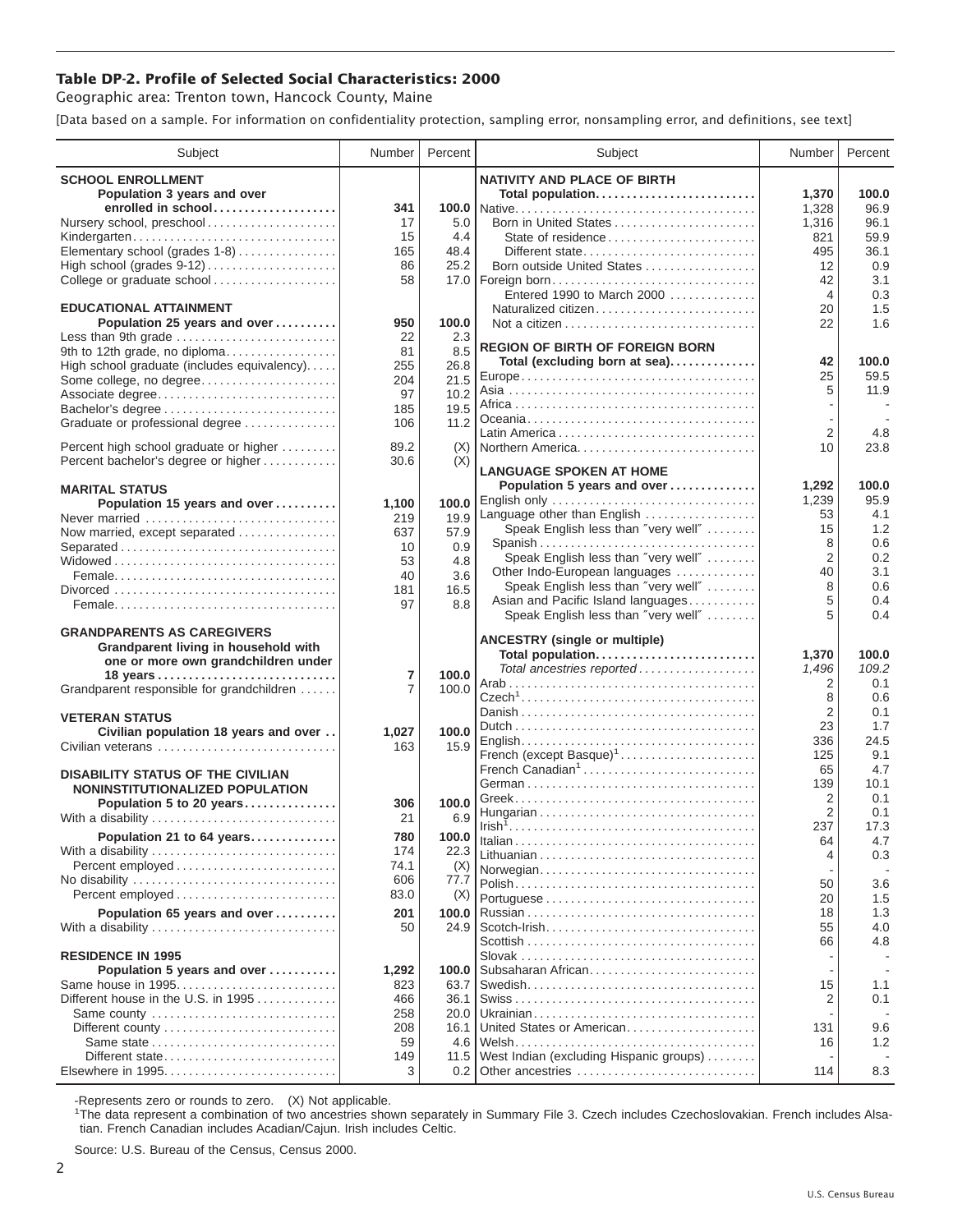## **Table DP-3. Profile of Selected Economic Characteristics: 2000**

Geographic area: Trenton town, Hancock County, Maine [Data based on a sample. For information on confidentiality protection, sampling error, nonsampling error, and definitions, see text]

| Subject                                                                         | Number       | Percent | Subject                                                                                | Number         | Percent |
|---------------------------------------------------------------------------------|--------------|---------|----------------------------------------------------------------------------------------|----------------|---------|
| <b>EMPLOYMENT STATUS</b>                                                        |              |         | <b>INCOME IN 1999</b>                                                                  |                |         |
| Population 16 years and over                                                    | 1,084        | 100.0   | Households                                                                             | 572            | 100.0   |
| In labor force                                                                  | 760          | 70.1    | Less than \$10,000                                                                     | 47             | 8.2     |
| Civilian labor force                                                            | 755          |         |                                                                                        | 18             | 3.1     |
|                                                                                 | 708          |         |                                                                                        | 118            | 20.6    |
| Employed                                                                        |              |         |                                                                                        |                |         |
|                                                                                 | 47           |         |                                                                                        | 105            | 18.4    |
| Percent of civilian labor force                                                 | 6.2          |         | $(X)$ \\ \$35,000 to \$49,999                                                          | 85             | 14.9    |
|                                                                                 | 5            |         | $0.5$ \\$50,000 to \$74,999                                                            | 107            | 18.7    |
| Not in labor force                                                              | 324          |         |                                                                                        | 50             | 8.7     |
| Females 16 years and over                                                       | 558          | 100.0   | \$100,000 to \$149,999                                                                 | 28             | 4.9     |
| In labor force $\ldots, \ldots, \ldots, \ldots, \ldots, \ldots, \ldots, \ldots$ | 364          | 65.2    | \$150,000 to \$199,999                                                                 | 10             | 1.7     |
| Civilian labor force                                                            | 364          | 65.2    | \$200,000 or more                                                                      | $\overline{4}$ | 0.7     |
| Employed                                                                        | 340          | 60.9    | Median household income (dollars)                                                      | 34,808         | (X)     |
|                                                                                 |              |         |                                                                                        |                |         |
| Own children under 6 years                                                      | 80           | 100.0   | With earnings                                                                          | 482            | 84.3    |
| All parents in family in labor force                                            | 51           | 63.8    | Mean earnings $(dollars)1$                                                             | 41,411         | (X)     |
|                                                                                 |              |         | With Social Security income                                                            | 145            | 25.3    |
| <b>COMMUTING TO WORK</b>                                                        |              |         | Mean Social Security income $(dollars)^1$                                              | 10,607         | (X)     |
| Workers 16 years and over                                                       | 696          |         | 100.0 With Supplemental Security Income                                                | 23             | 4.0     |
| Car, truck, or van - - drove alone                                              | 551          | 79.2    | Mean Supplemental Security Income                                                      |                |         |
| Car, truck, or van - - carpooled                                                | 81           | 11.6    | $\text{(dollars)}^1 \dots \dots \dots \dots \dots \dots \dots \dots \dots \dots \dots$ | 4,317          | (X)     |
| Public transportation (including taxicab)                                       | 5            | 0.7     | With public assistance income                                                          | 22             | 3.8     |
|                                                                                 | 17           | 2.4     | Mean public assistance income $(dollars)1 \ldots$ .                                    | 936            | (X)     |
| Other means                                                                     | 10           | 1.4     | With retirement income                                                                 | 89             | 15.6    |
| Worked at home                                                                  | 32           | 4.6     | Mean retirement income $(dollars)1$                                                    | 18,757         | (X)     |
| Mean travel time to work $(minutes)^1$                                          | 24.9         | (X)     |                                                                                        |                |         |
|                                                                                 |              |         |                                                                                        | 389            | 100.0   |
| <b>Employed civilian population</b>                                             |              |         | Less than \$10,000                                                                     | 11             | 2.8     |
| 16 years and over                                                               | 708          |         |                                                                                        | 11             | 2.8     |
| <b>OCCUPATION</b>                                                               |              |         | \$15,000 to \$24,999                                                                   | 62             | 15.9    |
| Management, professional, and related                                           |              |         | \$25,000 to \$34,999                                                                   | 71             | 18.3    |
|                                                                                 | 252          |         | $35.6$ \\ \$35,000 to \$49,999                                                         | 55             | 14.1    |
| Service occupations                                                             | 126          |         |                                                                                        | 95             | 24.4    |
| Sales and office occupations                                                    | 150          |         |                                                                                        | 44             | 11.3    |
| Farming, fishing, and forestry occupations                                      | 15           |         |                                                                                        | 26             | 6.7     |
| Construction, extraction, and maintenance                                       |              |         |                                                                                        | 10             | 2.6     |
|                                                                                 |              |         | \$150,000 to \$199,999                                                                 |                |         |
| occupations                                                                     | 78           |         |                                                                                        | 4              | 1.0     |
| Production, transportation, and material moving                                 |              |         | Median family income (dollars)                                                         | 45,859         | (X)     |
| occupations                                                                     | 87           | 12.3    | Per capita income $(dollars)1$                                                         | 21,140         | (X)     |
|                                                                                 |              |         | Median earnings (dollars):                                                             |                |         |
| <b>INDUSTRY</b>                                                                 |              |         | Male full-time, year-round workers                                                     |                |         |
| Agriculture, forestry, fishing and hunting,                                     |              |         |                                                                                        | 30,847         | (X)     |
|                                                                                 | 27           | 3.8     | Female full-time, year-round workers                                                   | 25,197         | (X)     |
|                                                                                 | 68           | 9.6     |                                                                                        | Number         | Percent |
| Manufacturing                                                                   | 63           | 8.9     |                                                                                        | below          | below   |
| Wholesale trade                                                                 | 5            | 0.7     |                                                                                        | poverty        | poverty |
| Retail trade                                                                    | 76           | 10.7    | Subject                                                                                | level          | level   |
| Transportation and warehousing, and utilities                                   | 41           | 5.8     |                                                                                        |                |         |
|                                                                                 | 15           | 2.1     |                                                                                        |                |         |
| Finance, insurance, real estate, and rental and                                 |              |         | <b>POVERTY STATUS IN 1999</b>                                                          |                |         |
|                                                                                 | 33           | 4.7     | Families                                                                               | 24             | 6.2     |
| Professional, scientific, management, adminis-                                  |              |         | With related children under 18 years                                                   | 12             | 6.4     |
| trative, and waste management services                                          | 73           | 10.3    | With related children under 5 years                                                    | 4              | 6.8     |
| Educational, health and social services                                         | 159          | 22.5    |                                                                                        |                |         |
| Arts, entertainment, recreation, accommodation                                  |              |         | Families with female householder, no                                                   |                |         |
| and food services                                                               | 55           | 7.8     | husband present                                                                        | 4              | 8.9     |
| Other services (except public administration)                                   | 70           | 9.9     | With related children under 18 years                                                   | 4              | 11.4    |
| Public administration                                                           | 23           | 3.2     | With related children under 5 years                                                    |                |         |
|                                                                                 |              |         |                                                                                        |                |         |
| <b>CLASS OF WORKER</b>                                                          |              |         | Individuals                                                                            | 136            | 10.0    |
| Private wage and salary workers                                                 | 509          |         | 71.9 18 years and over                                                                 | 98             | 9.5     |
| Government workers                                                              | 96           | 13.6    | 65 years and over                                                                      | 17             | 8.5     |
| Self-employed workers in own not incorporated                                   |              |         | Related children under 18 years                                                        | 38             | 11.5    |
|                                                                                 |              | 14.4    |                                                                                        |                |         |
|                                                                                 | 102          |         | Related children 5 to 17 years                                                         | 32             | 12.5    |
| Unpaid family workers                                                           | $\mathbf{1}$ | 0.1     | Unrelated individuals 15 years and over                                                | 47             | 19.5    |

-Represents zero or rounds to zero. (X) Not applicable.

<sup>1</sup>If the denominator of a mean value or per capita value is less than 30, then that value is calculated using a rounded aggregate in the numerator. See text.

Source: U.S. Bureau of the Census, Census 2000.